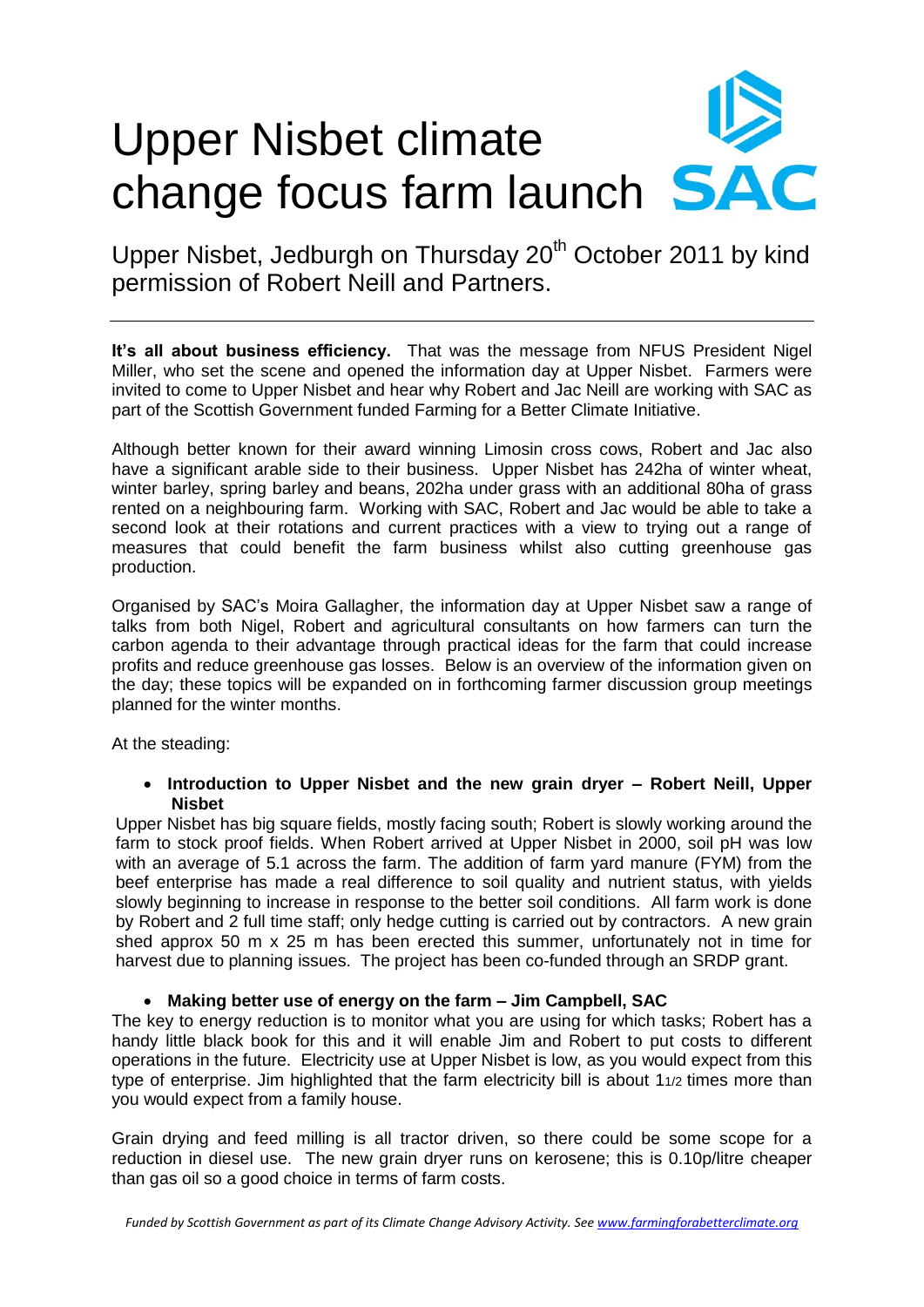Renewable sources of energy were considered for Upper Nisbet; a micro-hydro scheme was easily discounted due to a lack of watercourses on the farm. Anaerobic digestion could be a consideration, but would mean altering the current cropping regime to provide a feedstock, which wasn't deemed to be that advantageous. Installation of a wind turbine could merit further investigation, but first port of call would be the MOD to see if the proposed wind turbine site was outside their interference zone for their seismic listening post. Although the published wind speed at Upper Nisbet was reportedly sufficient to power a turbine, monitoring equipment would be needed to confirm this see if the numbers stack up.

Solar photovoltaic panels (Solar PV) was thought to be viable at the site with a payback of around 12 years taking advantage of the current rate of Feed-in Tariff (FiT), giving a 10% return over 25 years. Jim noted that there is some speculation that the FiT for Solar PV could be cut for those looking to enter into the scheme after 31<sup>st</sup> March 2012, but no details were publically available at the time of the meeting to support this.

At the winter barley field:

#### **Overview of rotations – Robert Neill, Upper Nisbet**

The arable enterprise is very well integrated with the rest of the business. Rotational grass is the main break crop along with spring beans and potatoes (let). Aim to grow first wheats only where possible followed by winter barley (s), spring barley and then down to grass. The aim is to be self sufficient in grain for the cattle enterprise but also to have grain that meets malting specifications to sell.

### **Crop diseases and pests – Mary Munro, SAC**

There are lots of options for weed control in the autumn; key is to know what the weed or pest is and what strategy you are going to use to deal with it. Often easier to control weeds pre-emergence; target inputs to what you are dealing with. Farmers in the south are already beginning to see blackgrass resistance to some products; mixtures may help in this case. Is an application definitely required? If not, can you miss it out, saving on fuel, time and product?

#### **Soil Mapping – Aiden Monaghan, SOYL**

The fields at Upper Nisbet have been mapped for soil phosphorus (P), potassium (K; often referred to as potash), magnesium (Mg) and lime. Soil mapping using GPS involves taking a greater number of soil samples across a field; the position of each sample is recorded using GPS equipment. Soils are analysed and their results linked to a map of the field; this information allows a coloured map to be produced, relating to the nutrient level in different areas of the same field. The map shows variation in soil nutrient status and allows you to then selectively apply nutrients in line with the soil status and demands of the growing crop. Field mapping at Upper Nisbet showed that through careful management, Robert had raised the pH of soils to a more profitable level but there was still scope for variable application of nutrients to further target low spots.

#### **Best use of Fertilisers – Donald Dunbar, SAC**

A significant amount of nutrients are removed in crop offtake but can be replenished through considered FYM application and these levels then topped up with purchased fertilisers. Some crop types will show a yield response to additional nutrients applied at the right time; others wont. As an estimate,1t FYM could be worth around £7.50 in terms of nutrient value to the growing crop. Nutrient value, especially N, could reduce over time in stored FYM. Rainwater running through a field heap will remove a percentage of the nitrogen, meaning more to be topped up with bagged N. Know crop demand, soil nutrient status and FYM values to accurately know how much additional fertiliser to apply.

After lunch in the workshop: